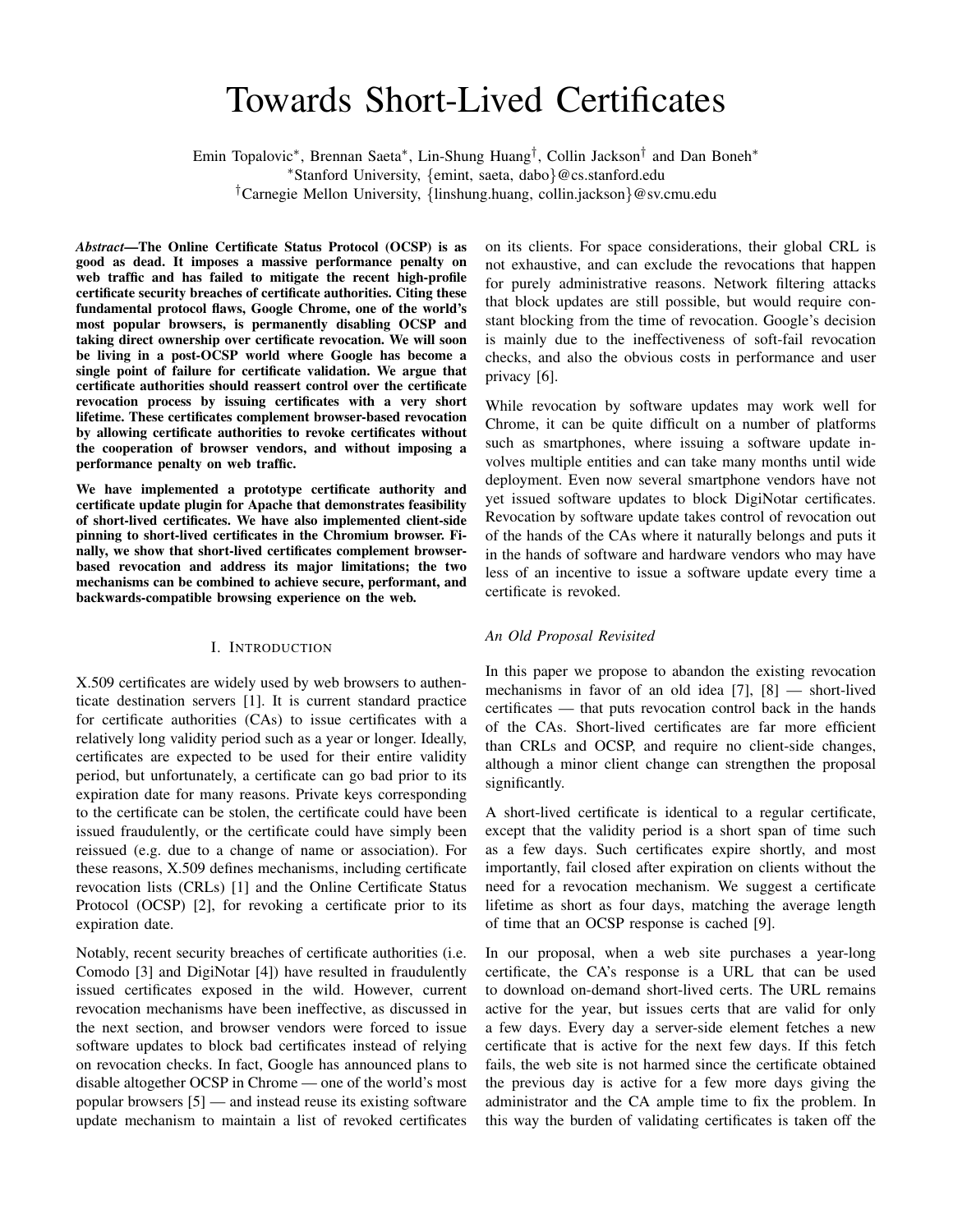critical path of HTTPS connection establishment, and instead is handled offline by the web site. We emphasize that shortlived certificates do not change the communication pattern between clients and web servers. Moreover, since clients typically fail closed when faced with an expired certificate, this approach is far more robust that the existing OCSP and CRL based approaches.

Although it is conceptually simple, many issues need to be addressed for this approach to work. First, we hope to use short-lived intermediate certificates, but this requires some additional steps at the CA. Second, we need to ensure that installing a new certificate on a web server does not force a web server restart. Third, for web sites with many servers, we need an architecture to ensure that only one request from the site is issued to the CA per day (as opposed to one request per server). Finally, a small optional change to the client can provide additional defense-in-depth against attacks on the CA. We discuss these issues in the following sections.

We analyze the security of this proposal in Section V, but briefly mention here that when a web site key is compromised by a server-side breach, the certificate can be used for a few days, but becomes worthless once it expires. In real-life this is equivalent or better than the security guarantees offered by OCSP — OCSP responses are usually valid for a few days [9] and therefore revocation via OCSP also need a few days to take affect.

## II. BACKGROUND

We begin by surveying the existing standards for removing trust from a valid certificate before its expiration date, and discuss the deficiencies that have caused Chrome to abandon them.

# *A. Certificate Revocation Lists*

One solution to dealing with certificates that go bad is the certificate revocation list (CRL) [1]. When a certificate goes bad, its identifying serial number is published to a list, signed and timestamped by a certificate authority (CA). In order to trust a certificate, a user must not only verify the signature and expiration date, but also ensure that the certificate is not listed in CRLs.

For CRLs to be effective, one assumes that (1) up-to-date lists are published frequently by the CA, (2) the most recent list is available to the verifier, and (3) verification failures are treated as fatal errors. These constraints on CRLs degrade their effectiveness as a revocation mechanism:

• An earlier study [10] on real-world CRLs indicated that more than 30% of revocations occur within the first two days after certificates are issued. For CAs, there is a tradeoff between their CRL publishing frequency and operational costs. For CAs that update CRL with longer

intervals, there is a risk of not blocking recently revoked certificates in time.

- Since CRLs themselves can grow to be megabytes in size, clients often employ caching strategies, otherwise large transfers will be incurred every time a CRL is downloaded. This introduces cache consistency issues where a client uses an out-of-date CRL to determine revocation status.
- Browsers have historically been forgiving to revocation failures (a.k.a "fail open") so as not to prevent access to popular web sites in case their CAs are unreachable [11]. In practice, they either ignore CRL by default, or do not show clear indications when revocation fails [12]. Unfortunately, this lets a network attacker defeat revocation by simply corrupting revocation requests between the user and the CA.
- It should also be noted that the location of the CRL (indicated by the CRL distribution point extension) is a noncritical component of a certificate description, according to RFC5280. This means that for certificates without this extension, it is up to to the verifier to determine the CRL distribution point itself. If it cannot CRLs may be ignored [13].

# *B. Online Certificate Status Protocol*

The Online Certificate Status Protocol (OCSP), an alternative to CRLs proposed in RFC 2560 [2], allows client software to obtain current information about a certificate's validity on a certificate-by-certificate basis. When verifying a certificate, a client sends an OCSP request to an OCSP responder, which responds whether the certificate is valid or not. Typically, clients are instructed to cache the OCSP response for a few days [9]. OCSP responders themselves are updated by CAs as to the status of certificates they handle.

In theory, it is possible for CAs to issue OCSP responses with short validity periods (since the response size is smaller than a CRL), however there are many real-world constrains that make this approach infeasible:

- OCSP validation increases client side latency because verifying a certificate is a blocking operation, requiring a round trip to the OCSP responder to retrieve the revocation status (if no valid response found in cache). A previous study [9] indicates that 91.7% of OCSP lookups are costly, taking more than 100ms to complete, thereby delaying HTTPS session setup.
- OCSP may provide real-time responses to revocation queries, however it is unclear whether the responses actually contains updated revocation information. Some OCSP responders may rely on cached CRLs on their backend. It was observed that DigiNotar's OCSP responder was returning good responses well after they were attacked [14].
- Similar to CRLs, there are also multiple ways that an OCSP validation can be defeated, including traffic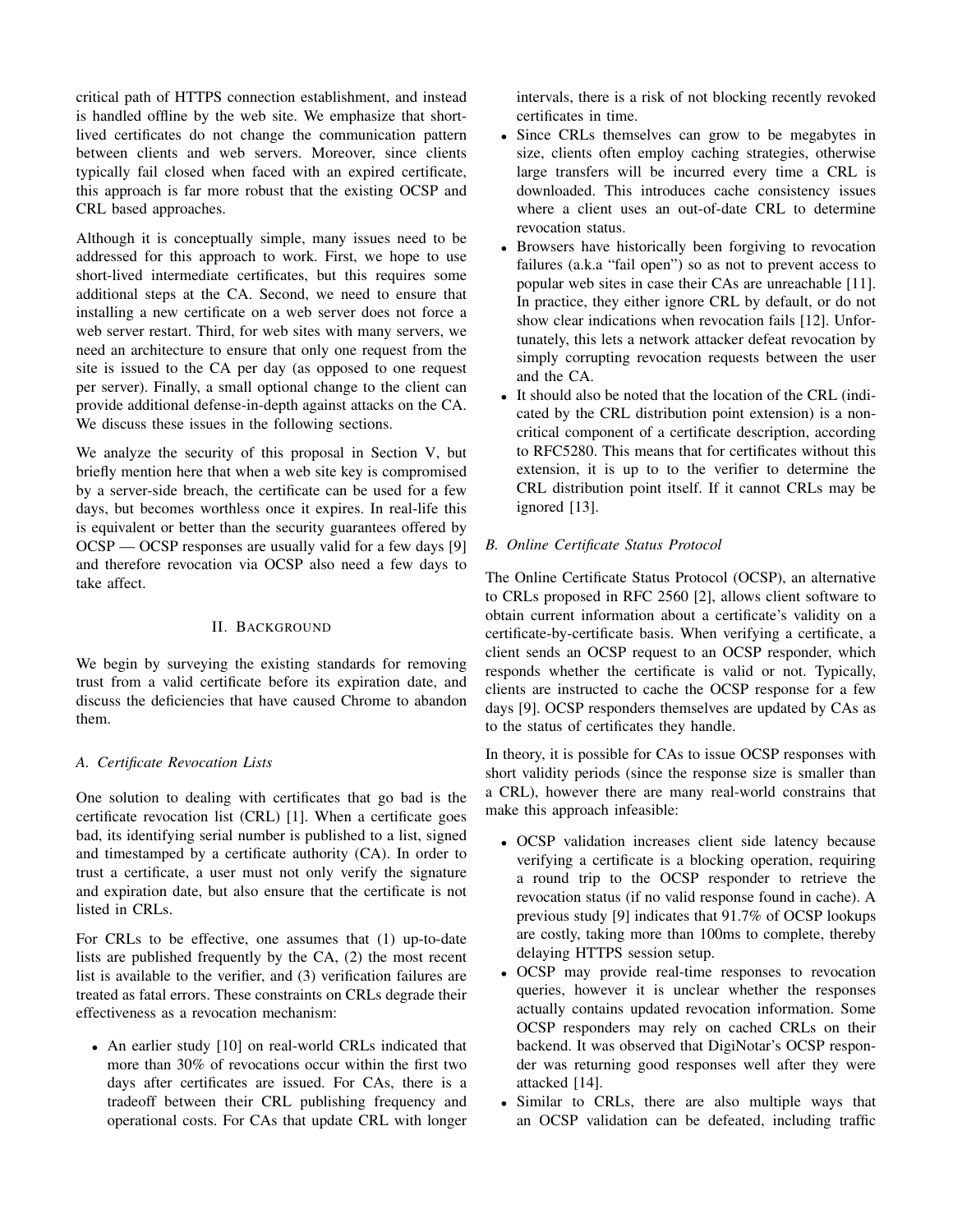filtering or forging a bogus response by a network attacker [15]. Most importantly, revocation checks in browsers fail open. When they cannot verify a certificate through OCSP, most browser do not alert the user or change their UI, some do not even check the revocation status at all [12]. We note that failing open is necessary since there are legitimate situations in which the browser cannot reach the OCSP responder. For example, at an airport, a traveler might be asked to pay for Internet service before connecting to the Internet. In this case, the browser cannot validate the gateway's certificate using OCSP and must implicitly trust the provided certificate so that the user can enter her payment information and connect to the Internet.

• OCSP also introduces a privacy risk: OCSP responders know which certificates are being verified by end users and thereby responders can, in principle, track which sites the user is visiting. OCSP stapling is intended to mitigate this privacy risk, but is not often used. We discuss stapling in Section VI.

## III. DESIGN

In what follows we assume a *server* provides a particular service such as a web-based email over HTTPS. A *client* is a user of the service, which will validate whether the server provided certificate is signed by a trusted source to determine the authenticity of the server. Both the client and server trust an intermediate party, the *certificate authority*, typically preinstalled on the client's web browser or operating system. We describe the modifications we make on the three components in this scenario: the certificate authority, the server, and the client.

*a) Certificate Authority:* The role of a certificate authority is to sign the certificates for subscribing servers. The certificate authority has two modes of operations: *on-demand* and *presigned*. What differentiates the two is how the certificates are generated.

• *On-demand mode.* When using the on-demand approach, the CA keeps its private key online, and signs new certificates when requested. In on-demand mode, the online CA keeps a template certificate — a certificate with static information, such as the common name and public-key already populated — which is loaded when the web server requests a new short-lived certificate. The validity period of the certificate is altered such that it begins at the time of the request and ends the configured amount of time in the future, typically within a few days. The certificate is signed using the CA's private key and sent back to the web site.

In on-demand mode the hardware boxes used at the CA to manage the CA's private key can be configured so that they will never issue a certificate with a validity period of more than a few days beyond the present date.

Consequently, a single compromise of the CA will only expose certificates that will expire shortly.

• *Pre-signed mode.* With the pre-signed approach, the CA's private key is kept offline and certificates are signed in batches. When a server requests a certificate, the CA looks through its store of pre-signed certificates to find the appropriate one, in which the validity period begins before the request time and ends at least a day after the request time. The extra overlap allows the requester to not have to worry about automatically re-issuing the request were it to be issued closer to its expiration date. Similar to previous two-level digital signature schemes [16] (using an offline CA to pre-issue certificates), this reduces the computation of the online CAs. It also allows that CA's private key to remain offline, as is often the case for root CAs.

In either case, should the server request its certificate be revoked, the certificates, either the template or pre-signed, are removed from the CA store. Subsequent requests will fail.

*b) Server Plug-in:* The short-lived certificates themselves are usable by any server which supports standard X.509 certificates. What is required is a side-loaded program (or plugin) that manages the server's certificates by requesting fresh certificates from the certificate authority as the expiration time of the current certificate approaches. Our server-side program is set-up to automatically to execute after a certain interval of time. It is recommended that the interval is set to at least two days before the expiration date to ensure new certificates are installed in a timely fashion.

When the server certificate-downloading program wakes up, it checks the expiration date of the current installed certificates and if any are approaching expiration, the program issues an HTTP GET request to the CA for a new certificate. The serverside program checks that the only field that changed in the new certificate is the validity period (and in particular, the public-key did not change). If so, it stores the new certificate in the certificate store and alerts the server to load the new certificate. In Section IV we explain how to load a new certificate in popular web server without restarting the server. If the retrieved certificate is corrupt, it is ignored and the site admin is alerted.

*c) Client-Side Pinning:* In current popular browsers certificate validation fails for expired certificates. Therefore, no client-side modifications are needed to implement our shortlived proposal. Chrome's CRL approach complements this mechanism well in case there is a need to quickly revoke a compromised certificate (including root and intermediate certificates).

In practice, when encountering expired certificates, the browser blocks the page, removes the lock icon from the address bar, and presents a security warning dialog to the user (see Figure 1). We note that previous studies have shown that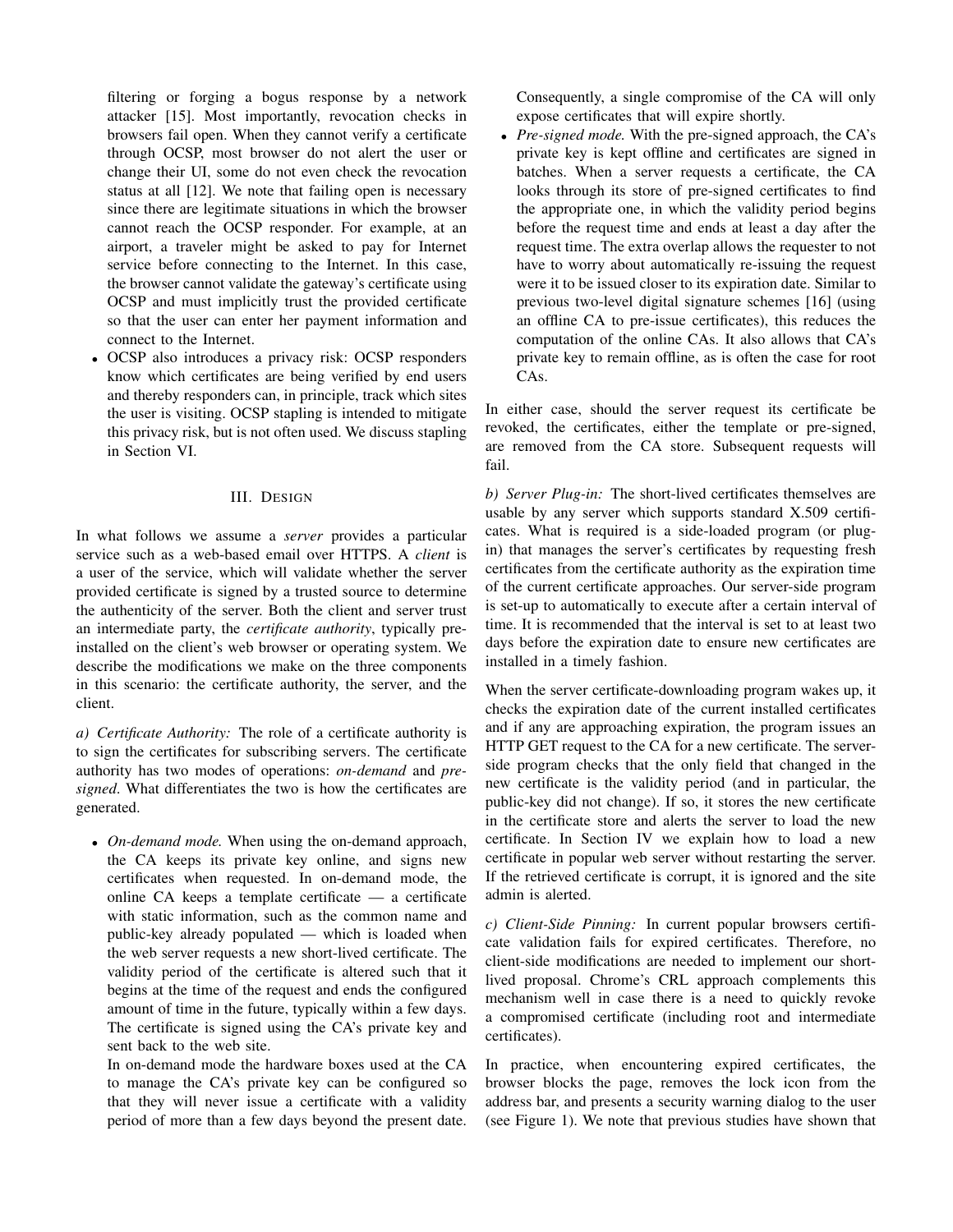

Fig. 1. Expired certificate warning in Google Chrome *When encountering expired certificates, the browser blocks the page, removes the lock icon from the address bar, and presents a security warning dialog to the user.*

users may still click through the warnings [17] and therefore a strict hard-fail approach is suggested for better security, as implemented for HSTS [18] websites.

While no client-side are required, the short-lived proposal can strengthened with a small client-side extension. In particular, we propose to add a new X509 certificate extension to indicate that the certificate is a short-lived certificate. When a client sees such a short-lived certificate, it records this fact and blocks future connections to the server if the server presents a non-short-lived certificate. We call this *client-side pinning* for short-lived certificates, similar in a way to existing certificate authority pinning in browsers [19], [20]. In addition to just pinning the CA used by a site, we are pinning the status of whether a site uses short-lived certificates. Client-side pinning ensures that the number of short-lived enabled certificates (including intermediate certificates) in a certificate chain should never decrease. This optional behavior should still allow shortlived certificates to be incrementally adopted on intermediate CAs.

Client-side pinning prevents two attacks. First, suppose an attacker succeeds in compromising a CA *once* without being detected. Without short-lived pinning on the client, the attacker could simply request long-lived certs from the CA's hardware and these certs let the attacker man-in-the-middle all web sites that use this CA. With short-lived pinning, the attacker must request short-lived certs from the CA's hardware, but by design the hardware will only issue short-lived certs that expire in a few days. Therefore, a one-time compromise of the CA will not help the attacker. The attacker must repeatedly compromise the CA thereby increasing the chance of detection and revocation.

Second, consider a web site that currently uses long-lived certs. If the server's secret key is stolen the site may ask the CA to revoke the long-lived cert and then switch to using short-lived certs. But an attacker can block revocation messages sent to clients and then use the stolen long-lived cert to man-in-themiddle the web site. Clients would have no knowledge that

revocation took place and will accept the revoked long-lived cert. With short-lived pinning, if the client connects to the legitimate site after it switched to short-lived certs, the longlived cert will no longer be accepted by the client.

If a website wishes to stop using short-lived certificates, the X509 extension can provide an option to disable client-side pinning.

#### IV. IMPLEMENTATION

We developed a prototype to enable and automatically update short-lived certificates for Apache web servers. We also implemented client-side pinning in Chromium web browser.

*a) Certificate Authority:* Our certificate authority was implemented using Java and is served over Apache Tomcat as a web application. The web server issues an HTTP GET request to the CA server specifying the common name for the certificate it wishes to retrieve, as well as a unique certificate identifier. This identifier allows a web server to have multiple certificates under the same common name stored by its one CA. These identifiers are chosen by the owners of the servers when they register with the CA for short-lived certificates. They allow a server to have multiple certificates under a common name, say if they wish to use a different private/public key pair or want a certificate that is a wild card certificate and one that is domain specific.

In either the pre-signed or on-demand mode, the CA's servlet looks for an appropriate certificate on the filesystem. In ondemand mode, the validity period of the matching template certificate is updated and signed with the CA's private key. The private key is stored encrypted on the CA's server, and is decrypted and brought into memory at start-up. The signing and general certificate handling is done using the IAIK cryptography libraries [21]. The pre-signed certificates are signed offline using a different key and are transferred to the servers manually. The batch can be set by the CA but will present a trade-off between security and ease-of-use. Pre-signing larger batches means less overhead of signing and transferring the certificates, but leaves more signed certificates on an online server and thus at the risk of being stolen. Each pre-signed and and on-demand certificate is made valid for four days to match the length of time for which an OCSP response is cached [9].

*b) Server Plug-in:* We implemented our server-side program in Java targeting Apache web servers. The program is set as a cron job executing every day. When the program runs, it checks to make sure the certificate is close to expiration. If true, it issues a GET request to our CA for either a pre-signed or on-demand certificate. Once the certificate is obtained it is stored to the filesystem in the standard PEM format.

Our Apache SSL configuration files are set such that the file locations of the certificates are symbolic links. When the new certificate is stored on the filesystem, all our program has to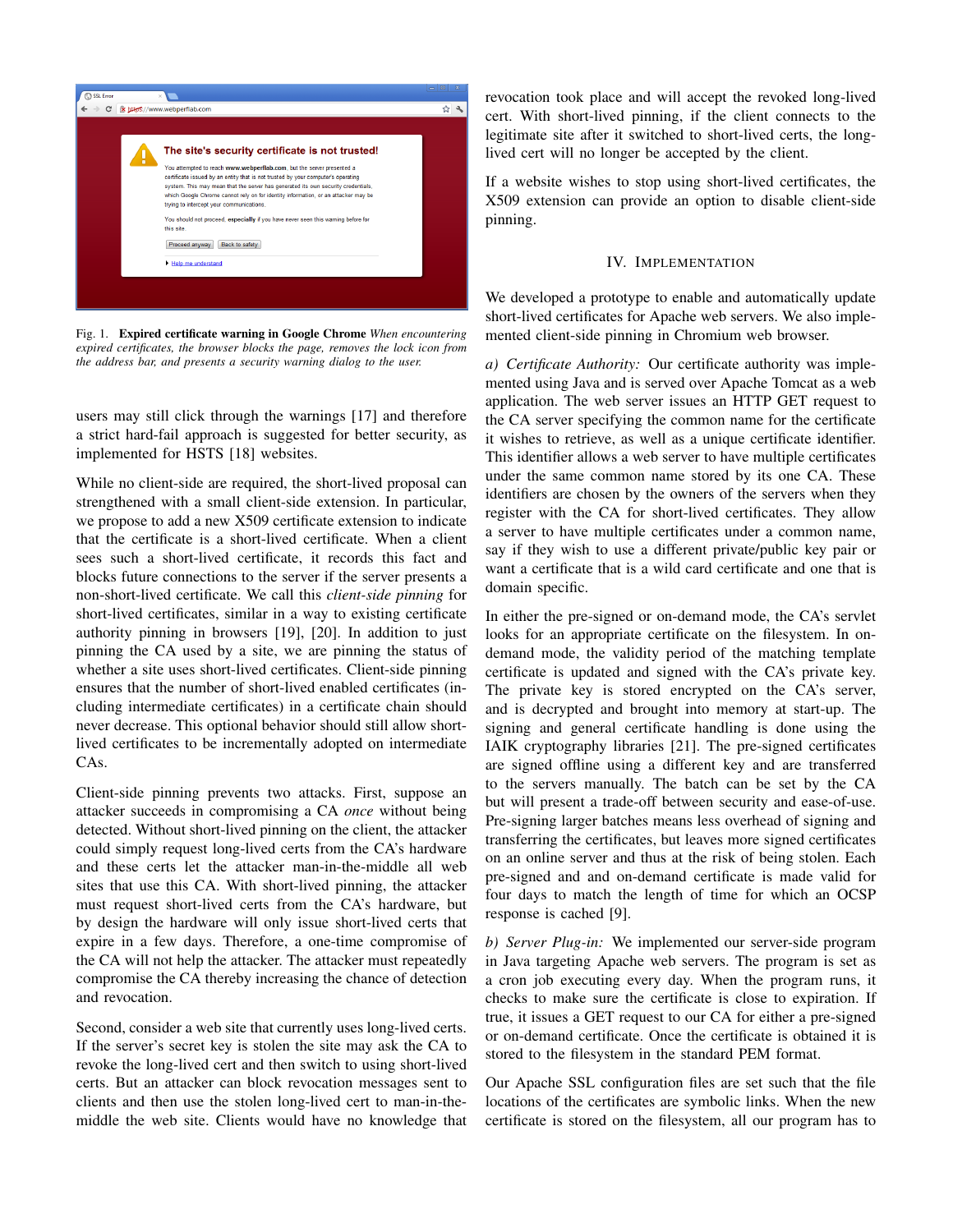

Fig. 2. Short-Lived Certificates and Chrome's CRL *1. Certificate authorities pre-sign batches of short-lived certificates. 2. A plugin on the SSL website periodically fetches fresh short-lived certificates from the CA and loads it onto the server. 3. Google generates a list of revoked certificates, and automatically updates the global CRL to browsers. 4. When the user visits the SSL website, the certificate is validated against Chrome's CRL and also fails on expiration.*

do is re-point the symbolic link to the new certificate and optionally clean up old, expired ones. After this, the server certificate-downloading program issues a graceful restart command to Apache. This ensures the web server restarts and loads the new certificates without disrupting any existing connections. Although we prototyped on the Apache web server, our proposal is applicable to other popular web servers such as Nginx and Jetty, without causing server downtime. We confirmed that Nginx [22] supports graceful restart, similar to Apache, and Jetty supports reloading the Java trust store onthe-fly  $[23]$ . <sup>1</sup>

*c) Client-Side Pinning:* We implemented a prototype of client-side pinning for short-lived certificate in Chromium (using revision 61348). Since Chromium utilizes the system cryptography libraries on each platform [24] to handle certificate verification, we implemented our code as a platformindependent function in the browser above the cryptography libraries, instead of modifying a specific library such as NSS. We reused the existing transport security state code in Chromium (for HSTS and public key pinning) to store our short-lived certificate pins persistently. Our patch for Chromium is available online [25].

#### V. ANALYSIS

In Section II, we described the ineffectiveness of the existing soft-fail OCSP and CRL mechanisms, which have paved the way for recent proposals such as Chrome's browser-based CRLs. In this section, we discuss the benefits and shortcomings of various revocation approaches in a post-OCSP world (summarized in Table I), including (1) Chrome's CRL, (2) hard-fail OCSP, (3) short-lived certificates, and (4) short-lived certificates with Chrome's CRL.

#### *A. Chrome's CRL*

As mentioned in Section I, Google has announced plans to disable OCSP checks completely. Instead, Chrome will reuse its existing software update mechanism to maintain a list of revoked certificates on its clients.

*1) Advantages:* In the case of certificate misissuances during CA incidents, Google could push out new CRLs that will block the fraudulently issued certificates on the clients in less than a daily time frame. Due to using software updates, this approach even has the ability to remove the misbehaving root certificates. Browser-based CRLs are updated periodically and not fetched at the time connecting a site, thus there is no additional latency during page load, nor privacy concerns of tracking the user's browsing history. Further, network filtering attacks become more difficult, an attacker would have to consistently block software updates from the time of revocation, instead of only at the time of visit.

<sup>&</sup>lt;sup>1</sup>It is reasonable for a large site using Apache to use short-lived certificates. Apache can restart gracefully with no noticeable impact to end users as our benchmarking has shown.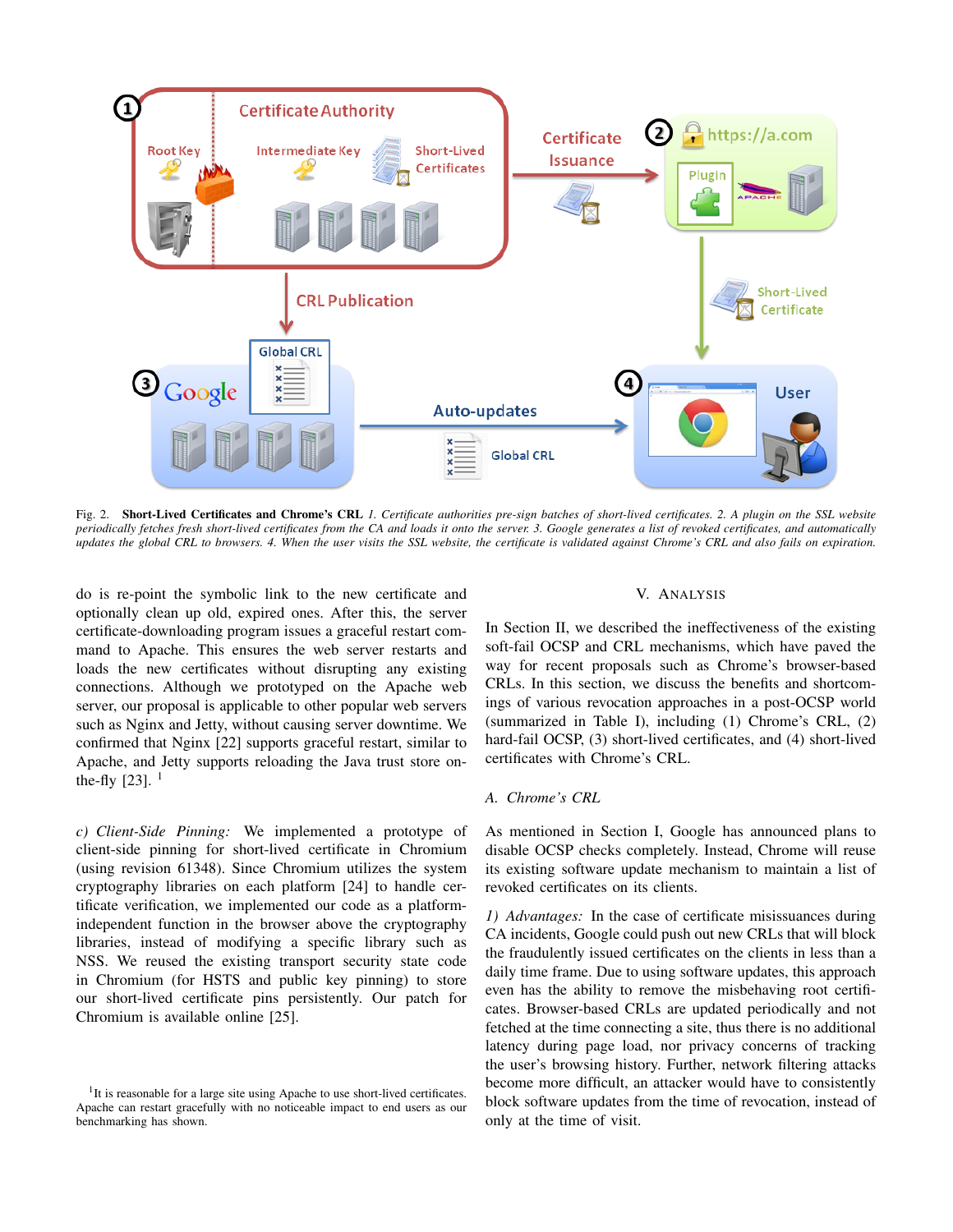| TABLE I                                                |
|--------------------------------------------------------|
| <b>COMPARISON OF CERTIFICATE REVOCATION APPROACHES</b> |

|                                | Chrome's CRL   Hard-Fail OCSP | Short-Lived Certificates | Chrome's $CRL +$                |
|--------------------------------|-------------------------------|--------------------------|---------------------------------|
|                                |                               |                          | <b>Short-Lived Certificates</b> |
| Untrust Rogue Root CAs         |                               |                          |                                 |
| Revoke Misissued Certificates  |                               |                          |                                 |
| Revoke Benign Certificates     |                               |                          |                                 |
| <b>Support Captive Portals</b> |                               |                          |                                 |
| Avoid Page Load Delay          |                               |                          |                                 |
| Avoid User Tracking            |                               |                          |                                 |
| Avoid Single Point of Failure  |                               |                          |                                 |
| Support Legacy Clients         |                               |                          |                                 |

*2) Disadvantages:* Due to space considerations of maintaining a global CRL, Google will not support a vast amount of revocations that are due to administrative reasons. Should OCSP be disabled, certificate authorities lose control over revocation, therefore unable to revoke certificates for billing, re-issuance, or other benign reasons. Google has become a single point of failure for certificate revocation.

Another major disadvantage of this approach is that legacy clients are currently not supported, such as mobile devices and other browsers. Google may want to provide their global CRLs as a public service for other browsers and applications, in a way similar to their Safe Browsing API [26].

## *B. Hard-Fail OCSP*

In attempt to fix the ineffectiveness of OCSP under existing CA infrastructures, some security researchers as well as CAs have suggested clients enforce hard-fail OCSP. Some browsers do allow users to opt-in to hard-fail for revocation checks, but this must be turned on by default to be effective.

*1) Advantages:* Unarguably, the security of a hard-fail OCSP is better than existing soft-fail mechanisms. Unlike new browser-based CRL proposals, this approach supports the existing revocation infrastructure managed by CAs.

*2) Disadvantages:* Unfortunately, there are legitimate reasons why browsers refuse to simply turn on hard-fail OCSP. For example, users may need to log in to captive portals of WiFi hotspots where the login page is protected by SSL. Often, the HTTP traffic is blocked, including OCSP, and will cause certificate validation to timeout. If hard-fail OCSP was implemented, users will not be able to connect to many WiFi hotspots, even though they are probably not under attack.

Also, this approach shares many disadvantages of existing OCSP approach, including the ability for third party to track the user's browsing history. Further, clients may suffer significant connection latency due to OCSP queries, which even worse may discourage sites on adopting SSL. Whenever an OCSP responder goes down, all sites that use their certificates will go down as well.

In the case where a Root CA has been completely compromised, OCSP does not provide any protection since the attacker could have easily generated a valid OCSP response with a far expiration date. Clients would need software updates to untrust the bad root certificate.

## *C. Short-Lived Certificates*

We described the approach of using short-lived certificates in Section III. In short, to revoke a certificate, the CA simply stops reissuing new certificates, as any old certificates either must have expired, or would expire shortly.

*1) Advantages:* By default, certificate expiration is always strictly validated on clients. All major browsers check for the validity period of certificates and present alerts to users when encountering expired certificates. No modifications on clients are required, thus will work on all platforms and devices without updates.

In the event of a key compromise or fraudulent issuance of site certificates, with short-lived certificates, the CA simply stops renewing the certificate for revocation. The window of vulnerability will be bounded by the short validity period, which should be no more than a few days. We note that shortlived certificates can potentially help if supposedly a large CA (e.g. VeriSign) is hacked — the *too big to fail* problem. In that case, there will be a need to revoke the stolen certificates. Short-lived certificates can make that easier.

Unlike OCSP, user's browsing habits are not reported to any third parties when short-lived certificates are used. Further, this approach does not require additional round-trips to a SSL connection setup, as browsers do not need to verify the certificate status with an OCSP responder.

Since short-lived certificates are regular certificates, they can be chained in exactly the same manner as the existing deployment of X.509 certificates. This allows websites, and even intermediate certificate authorities, to incrementally deploy and take advantage of short-lived certificates, without a large migration, or infrastructure change.

*2) Disadvantages:* Although short-lived certificates cannot solve the problem of a root CA compromise (neither does hard-fail OCSP), it does improve the security of intermediate certificates that are short-lived. In on-demand mode, the fact that the certificate authorities are online increases the risk of the CA's key being stolen and fraud certificates being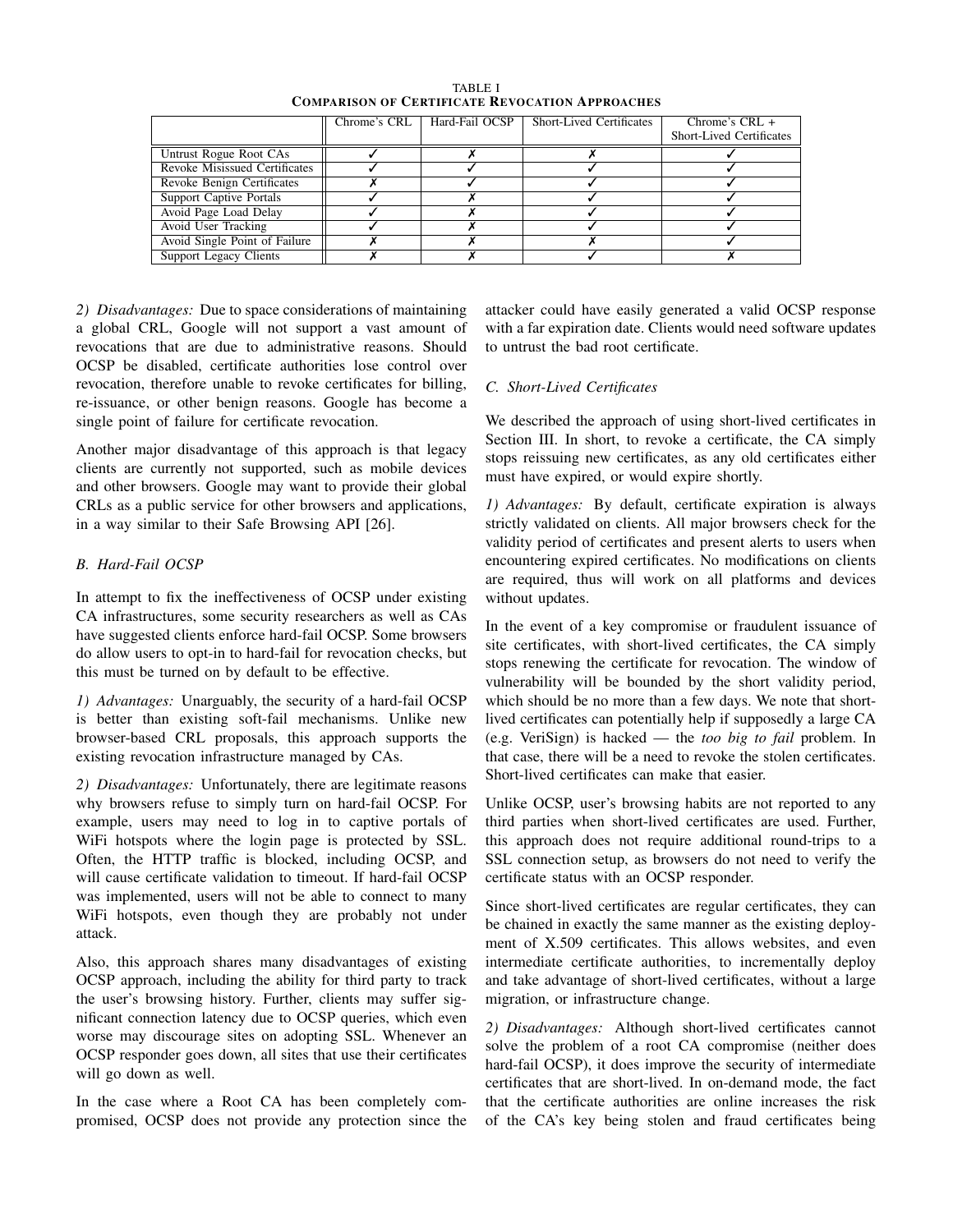generated. This is less of an issue with the pre-signed mode where certificates are signed by an offline CA in batches, allowing the key to be kept safe and isolated from the online servers. However, signing in batches implies that a CA breakin will provide the attacker with a larger pool of pre-signed certificates and thus a longer time during which they can masquerade as the certificate owners. Fortunately, this only hinders security if the attackers have also compromised a client's private key.

One possible issue that could be raised is the fact that if a CA falls under DDoS attacks, servers can not get updated certificates and are thus forced into service outage as soon as their certificates expire. This requires that the attacker is able to take down the CA consistently for at least a few days. Fortunately, there are many mitigations. One approach for CAs is to filter traffic based on IP, only allowing well-known customer IPs through. If using pre-signed mode, the distribution of certificates can further be handled by third-party distributors that specialize in handling DDoS-level traffic.

We note that deploying short-lived certificates might cause errors on clients whose clocks are badly out of sync (e.g. off by a week). It is recommended that clients should sync their clocks periodically, which is critical for preventing replay attacks.

## *D. Short-Lived Certificates with Chrome's CRL*

Lastly, we consider a hybrid approach of using short-lived certificates in cooperation with Chrome's CRL. First of all, by issuing short-lived certificates, CAs immediately regain control of certificate revocation that was disabled by Chrome. Once CAs start to issue short-lived certificates for sites (as well as intermediate CAs), these sites will benefit from the improved security. In the event of keys being stolen or certificates being misissued, short-lived certificates ensures a shorter window of vulnerability by warnings on expiration.

In addition, Chrome's CRL complements nicely with shortlived certificates. With short-lived certificates alone, we mentioned that users may still be vulnerable in the worst case, when a root certificate is deemed untrustworthy. Now that browser-based CRLs provide protection against CA incidents, the combination of these two approaches allows a full spectrum of revocation (on supporting browsers). Browser vendors will be able to revoke fraudulent certificates and rogue CAs, while CAs may control administrative revocations for benign certificates.

This hybrid approach does not have the client side performance or privacy issues caused by OCSP, and does not block users behind captive portals. In contrast, we note that using hard-fail OCSP along with Chrome's CRL would still suffer the compatibility issues with captive portals, as well as page load delay and privacy issues. Given Chrome's CRL in place, we suggest that adopting short-lived certificates gives the maximum security without the obvious shortcomings of OCSP.

## VI. RELATED WORK

## *A. OCSP Stapling*

An update to OCSP is OCSP stapling, where the web server itself requests OCSP validation which it passes on the response to inquiring clients. Stapling removes the latency involved with OCSP validation because the client does not need an additional round trip to communicate with the OCSP responder to check the certificate's validity. This also removes the privacy concern of OCSP because the responder does not have access to knowledge about a web site's visitors. Unfortunately this is not widely implemented, only 3% of servers support OCSP stapling [27]. Also, current implementations do not support stapling multiple OCSP responses for the chained intermediate certificates [11]. Further, we note that users are still prone to attacks if clients do not implement hard-fail OCSP stapling (and pin the status of whether a site uses OCSP stapling). In contrast, short-lived certificates essentially fail closed on existing clients without modifications.

## *B. DANE*

A recent proposal called DNS-based Authentication of Named Entities (DANE) [28] allows the domain operator to sign certificates for sites on its domain, without trusting external CAs. By distributing certificates via DNS records [29], certificates can be cached on DNS servers, reducing the connection round trip time while protecting the client's privacy. Most importantly, this approach avoids the danger of an untrustworthy CA being able to issue valid certificates for any domain (given that typically hundreds of CAs are pre-installed on clients). There are other DNS-related proposals that still involve trust in CA, such as publishing OCSP responses over DNS, or providing an exclusion list of certificates in DNS [30], reducing the dependence on the availability of OCSP responders. However, these approaches rely on DNSSEC [31] to prevent forgery and modification, which has not been deployed broadly. Another concern is that the trusted domain operator (like a CA) may be compelled by a state actor to issue false certificates.

#### *C. Public Key Pinning*

Google Chrome implements public key pinning [19] for a preloaded list of HTTPS sites. Basically, those HTTPS sites must include a whitelisted, or *pinned*, public key in their certificate chain, otherwise it will be treated as fatal error. Public key pinning address attacks where a trusted CA is compromised (or compelled by a state actor [32]), whenever the client sees a valid certificate that was fraudulently issued by a rogue CA (not within the preloaded whitelist). This approach may be more suitable for a small number of large, high security sites, but less practical for the majority HTTPS sites on the web.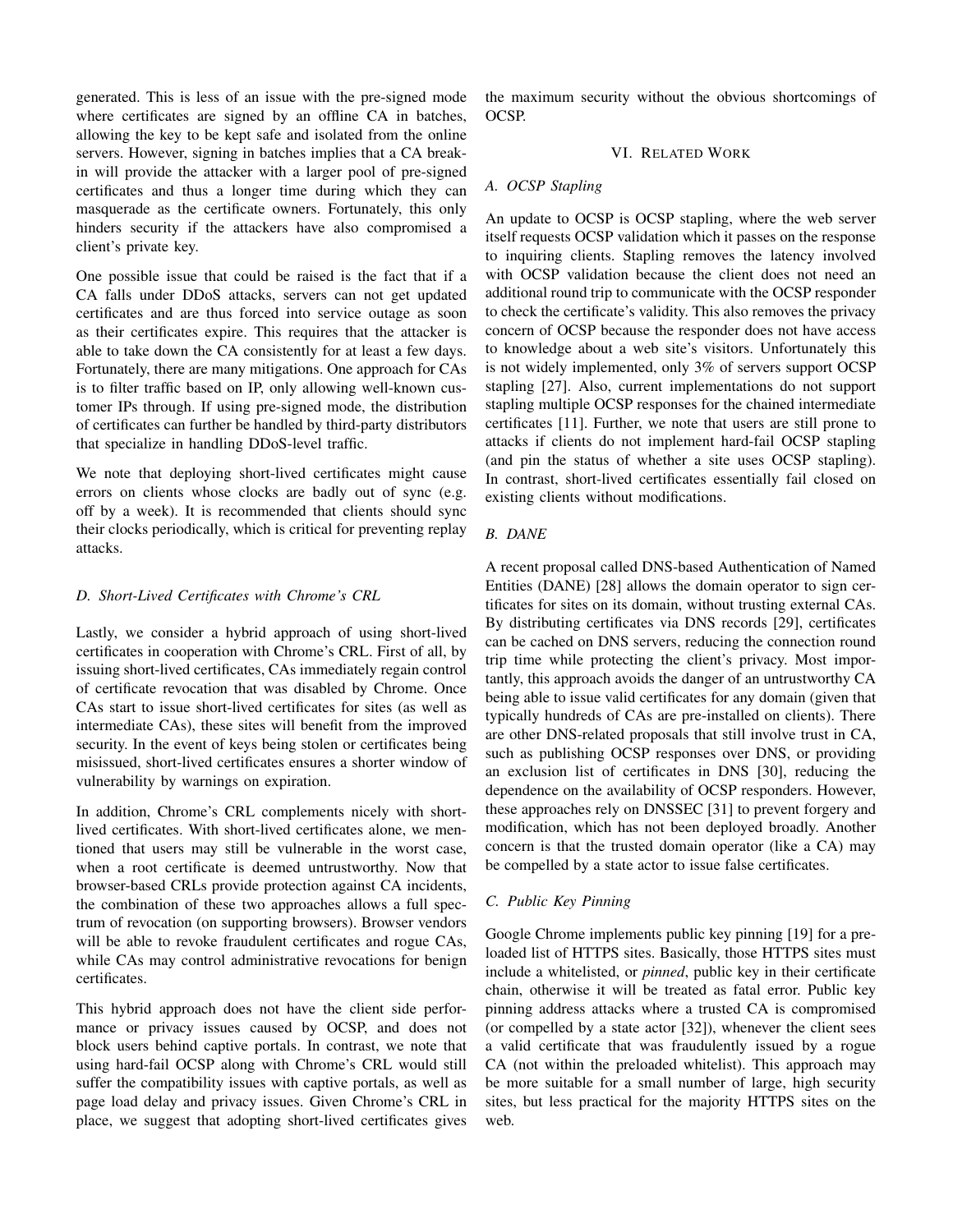#### *D. Google Certificate Catalog*

The Google Certificate Catalog [33] is a database of all the valid SSL certificates collected by Google's web crawlers. By querying Google's DNS, clients may check whether the hash of a certificate matches what is seen by Google, and present a warning to the user upon mismatches. This approach helps clients to detect CA fraud incidents, for a much larger portion of the web (in comparison to the public key pinning approach described in Section VI-C). However, there is possibility that not all legitimate certificates are indexed in Google's database, and may cause false positives. Further, DNSSEC deployment is required to prevent a network attacker from modifying DNS queries. Finally, some valid web pages are crawled less frequently than on a 90 day basis, resulting in a large vulnerability window.

#### *E. Convergence*

Convergence [34] is an alternative to the traditional CA system, allowing clients to use a configurable set of external notaries to validate its communications with web sites (based on the Perspectives Project [35]) instead of trusting the preinstalled list of root CAs on their systems. This approach uses multiple trust notaries, avoiding the single point failure problem when one trusted CA is compromised. Convergence requires modifications to existing clients, currently implemented as a Firefox add-on. Unfortunately, convergence as currently implemented has performance costs for requiring multiple network round trips to verify a certificate [36]. Privacy may become an issue if the a notary is compromised, although users may proactively reconfigure their client.

#### VII. CONCLUSION

Short-lived certificates complement Chrome's CRL by adding security when software updates are difficult, as in the case of mobile platforms. They also put revocation back in the hands of CAs and remove Google as a single point of failure. In practice, short-lived certificates provide security guarantees that are equivalent to or better than OCSP. They are fully backwards compatible and support increment deployment. Moreover, since OCSP is no longer needed at HTTPS session setup time, short-lived certs reduce the time needed to setup an HTTPS session. Overall, short-lived certs add another layer of protection to web users beyond Chrome's CRL.

#### **ACKNOWLEDGMENTS**

We are grateful to Rick Andrews, Adam Langley and Charlie Reis for reviewing and providing feedback on this work. This work was supported by NSF and AFOSR.

#### **REFERENCES**

- [1] D. Cooper, S. Santesson, S. Farrell, S. Boeyen, R. Housley, and W. Polk, "Internet X.509 Public Key Infrastructure Certificate and Certificate Revocation List (CRL) Profile," RFC 5280 (Proposed Standard), Internet Engineering Task Force, May 2008. [Online]. Available: http://www.ietf.org/rfc/rfc5280.txt
- [2] M. Myers, R. Ankney, A. Malpani, S. Galperin, and C. Adams, "X.509 Internet Public Key Infrastructure Online Certificate Status Protocol - OCSP," RFC 2560 (Proposed Standard), Internet Engineering Task Force, Jun. 1999. [Online]. Available: http://www.ietf.org/rfc/rfc2560.txt
- [3] Comodo, "Comodo Report of Incident Comodo detected and thwarted an intrusion on 26-MAR-2011," http://www.comodo.com/ Comodo-Fraud-Incident-2011-03-23.html, 2011.
- [4] VASCO, "DigiNotar reports security incident," http://www.vasco. com/company/press\_room/news\_archive/2011/news\_diginotar\_reports\_ security\_incident.aspx, 2011.
- [5] P. Pachal, "Chrome 15 beats Internet Explorer 8 as worlds most popular browser," http://mashable.com/2011/12/15/chrome-leapfrogs-ie8/.
- [6] A. Langley, "Revocation checking and Chrome's CRL," http://www. imperialviolet.org/2012/02/05/crlsets.html, 2012.
- [7] R. Rivest, "Can we eliminate certificate revocation lists?" in *Financial Cryptography*, 1998.
- [8] A. Herzberg and H. Yochai, "Minipay: charging per click on the web," in *Selected papers from the sixth international conference on World Wide Web*, 1997.
- [9] E. Stark, L.-S. Huang, D. Israni, C. Jackson, and D. Boneh, "The case for prefetching and prevalidating TLS server certificates," in *Proceedings of the 19th Network and Distributed System Security Symposium*, 2012.
- [10] C. Ma, N. Hu, and Y. Li, "On the release of CRLs in public key infrastructure," in *Proceedings of the 15th USENIX Security Symposium*, 2006.
- [11] A. Langley, "Revocation doesn't work," http://www.imperialviolet.org/ 2011/03/18/revocation.html, 2011.
- [12] P. Kehrer, "Defective By Design? Certificate Revocation Behavior In Modern Browsers," http://blog.spiderlabs.com/2011/ 04/certificate-revocation-behavior-in-modern-browsers.html, 2011.
- [13] E. Turkal, "Securing Certificate Revocation List Infrastructures," 2001, http://www.sans.org/reading room/whitepapers/vpns/ securing-certificate-revocation-list-infrastructures\_748.
- [14] K. McArthur, https://twitter.com/#!/KevinSMcArthur/status/ 110810801446727681, 2011.
- [15] M. Marlinspike, "New Techniques for Defeating SSL/TLS," Black Hat DC 2009.
- [16] M. Naor and K. Nissim, "Certificate revocation and certificate update," in *Proceedings of the 7th USENIX Security Symposium*, 1998.
- [17] J. Sunshine, S. Egelman, H. Almuhimedi, N. Atri, and L. F. Cranor, "Crying Wolf: An Empirical Study of SSL Warning Effectiveness," in *Proceedings of the 18th USENIX Security Symposium*, 2009.
- [18] J. Hodges, C. Jackson, and A. Barth, "HTTP Strict Transport Security (HSTS)," 2012, http://tools.ietf.org/html/ draft-hodges-strict-transport-sec.
- [19] A. Langley, "Public key pinning," http://www.imperialviolet.org/2011/ 05/04/pinning.html, 2011.
- [20] M. Marlinspike, "Your App shouldn't suffer SSL's problems," http: //blog.thoughtcrime.org/authenticity-is-broken-in-ssl-but-your-app-ha, 2011.
- [21] IAIK, "CRYPTO Toolkit," http://jce.iaik.tugraz.at/.
- [22] Nginx, "Starting, Stopping, and Restarting Nginx," http://wiki.nginx.org/ CommandLine#Stopping or Restarting Nginx.